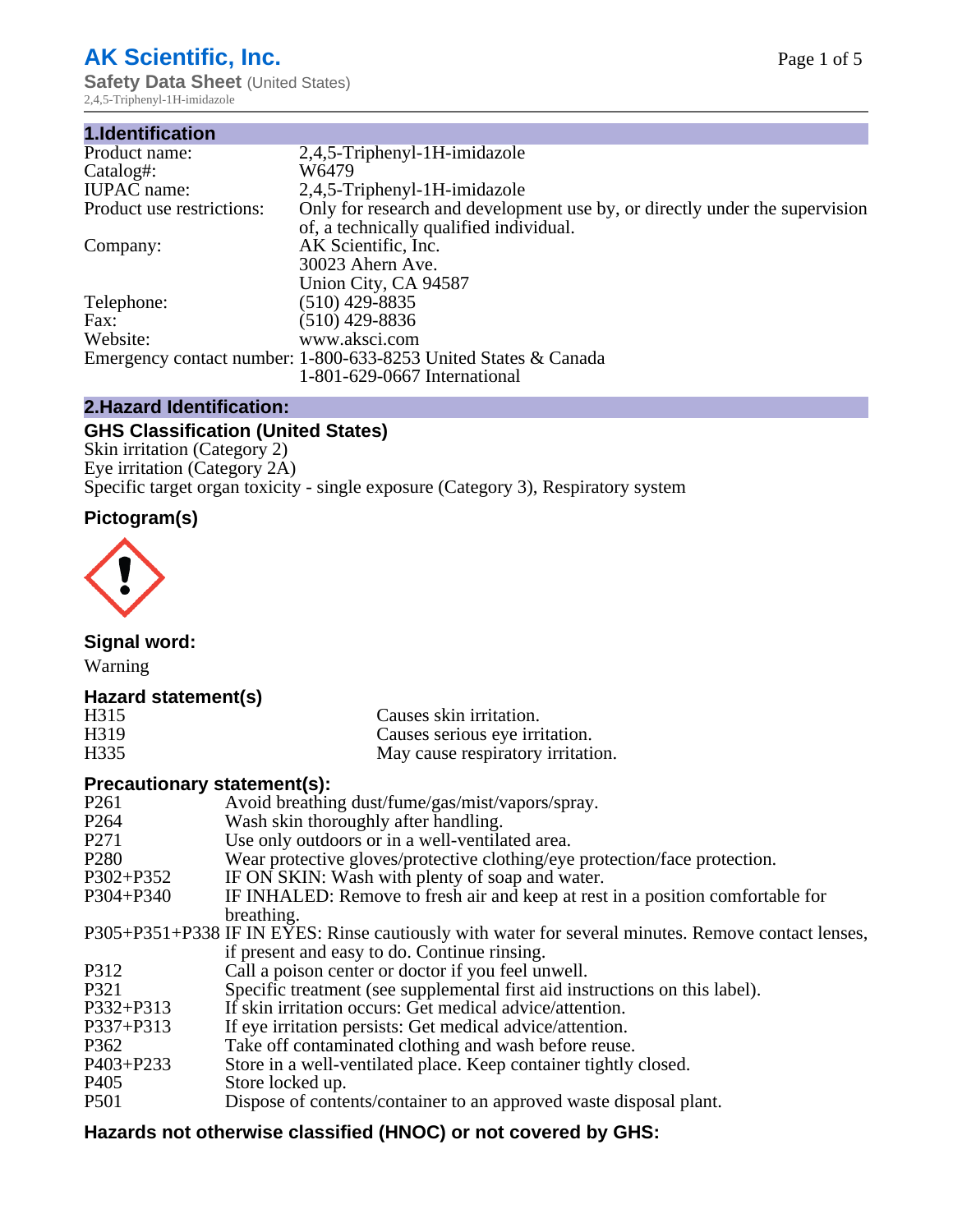#### None

#### **3.Composition/Information on Ingredients**

CAS#: 484-47-9

Synonyms: Not available. Purity: 99% (HPLC)<br>EC: 207-606-6 EC: 207-606-6

## **4. First Aid Measures**

**General Information:** Immediately remove any clothing contaminated by the product. Move out of dangerous area. Consult a physician and show this safety data sheet.

**Inhalation:** Move person to fresh air. If not breathing, give artificial respiration. If breathing is difficult, give oxygen. Obtain medical aid.

**Skin contact:** Immediately flush skin with running water for at least 15 minutes while removing contaminated clothing and shoes. Wash clothing before reuse. Obtain medical aid immediately. **Eye contact:** Immediately flush open eyes with running water for at least 15 minutes. Obtain medical aid immediately.

**Ingestion:** Do NOT induce vomiting without medical advice. Rinse mouth with water. Never administer anything by mouth to an unconscious person. Obtain medical aid immediately.

**Most important symptoms and effects, both acute and delayed:** No further information available. Please see sections 2 and 11.

**Indication of any immediate medical attention and special treatment needed:** No further information available.

## **5. Fire Fighting Measures**

**Suitable extinguishing media:** Use water spray, dry chemical, carbon dioxide, or chemical foam. **Specific hazards arising from the chemical:** Carbon oxides, Nitrogen oxides.

**Advice for firefighters:** As in any fire, wear a NIOSH-approved or equivalent, pressure-demand, self-contained breathing apparatus and full protective gear. During a fire, irritating and highly toxic gases may be generated by thermal decomposition or combustion.

## **6. Accidental Release Measures**

**Personal precautions, protective equipment and emergency procedures:** Wear protective equipment and keep unprotected personnel away. Ensure adequate ventilation. Remove all sources of ignition. Prevent further leak or spill if safe to do so. For personal protective equipment, please refer to section 8.

**Environmental precautions:** Do not let product enter drains, other waterways, or soil.

**Methods and materials for containment and cleaning up:** Prevent further leak or spill if safe to do so. Vacuum, sweep up, or absorb with inert material and place into a suitable disposal container. Consult local regulations for disposal. See section 13 for further disposal information.

## **7. Handling and Storage**

**Precautions for safe handling:** Avoid contact with skin, eyes, and personal clothing. Wash hands thoroughly after handling. Avoid breathing fumes. Use only with adequate ventilation. Wear suitable protective clothing, gloves, and eye/face protection. Keep away from sources of ignition. Minimize dust generation and accumulation. Keep container tightly closed. Open and handle container with care. Do not eat, drink, or smoke while handling.

**Conditions for safe storage, including any incompatibilities:** Store in a tightly-closed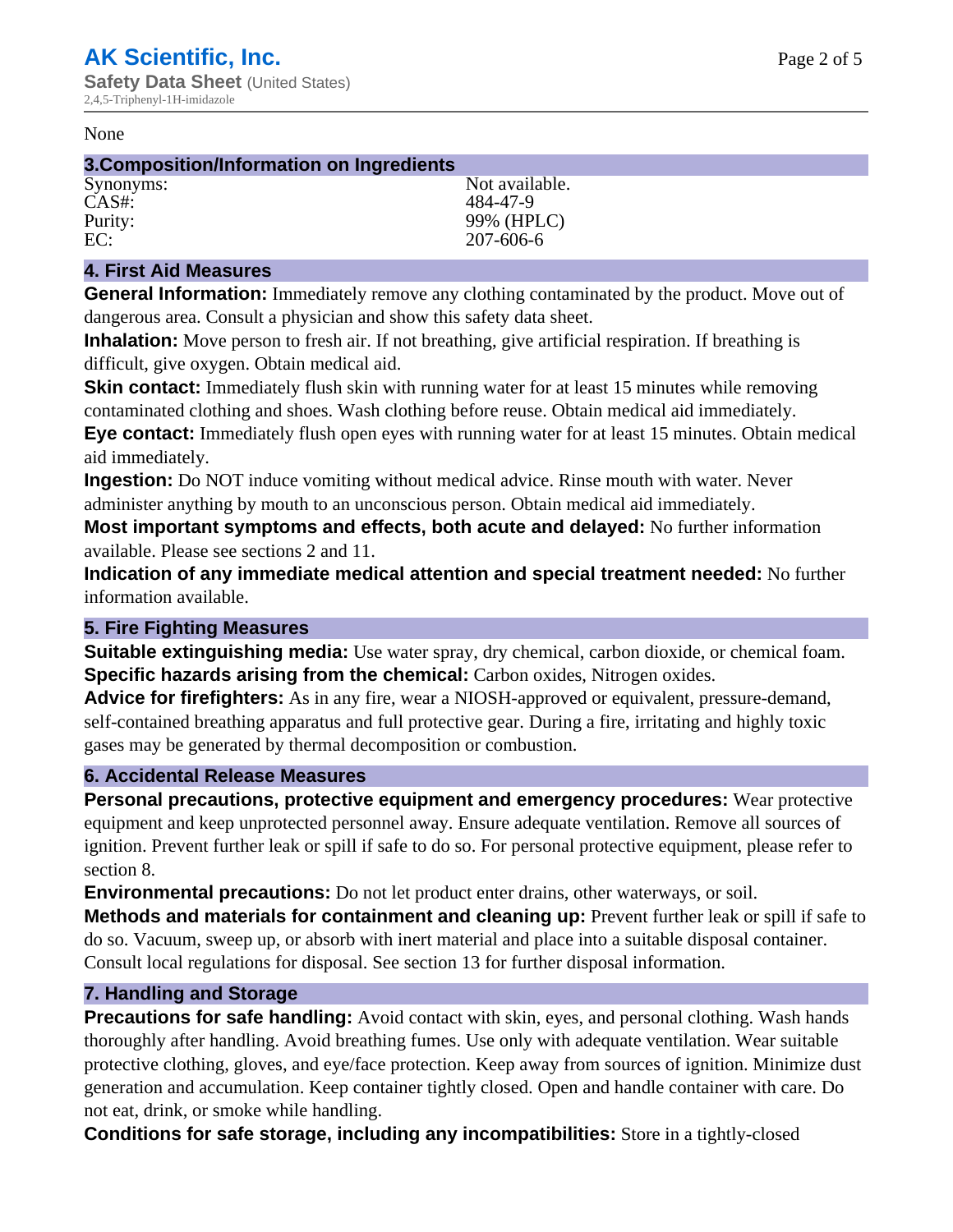container when not in use. Store in a cool, dry, well-ventilated area away from incompatible substances. Keep away from sources of ignition.

#### **8. Exposure Controls/Personal Protection**

#### **Exposure limits:**

| <b>OSHA PEL:</b>  | Not available. |
|-------------------|----------------|
| NIOSH REL:        | Not available. |
| <b>ACGIH TLV:</b> | Not available. |

**Appropriate engineering controls:** Avoid contact with skin, eyes, and clothing. Wash hands before breaks and immediately after handling the product. Facilities storing or utilizing this material should be equipped with an eyewash fountain. Use adequate general and local exhaust ventilation to keep airborne concentrations low.

#### **Personal protection**

| Eyes:        | Based on an evaluation of the eye or face hazards present, wear chemical splash-resistant<br>safety glasses or goggles with side protection. A face shield may be appropriate in some |  |  |
|--------------|---------------------------------------------------------------------------------------------------------------------------------------------------------------------------------------|--|--|
|              | workplaces. Use eyewear tested and approved under appropriate government standards<br>such as OSHA 29 CFR 1910.133 or EU EN166.                                                       |  |  |
| Hands:       | Wear gloves selected based on an evaluation of the possible hazards to hands and skin,                                                                                                |  |  |
|              | the duration of use, the physical conditions of the workplace, and the chemical resistance                                                                                            |  |  |
|              | and physical properties of the glove material.                                                                                                                                        |  |  |
|              | Skin and body: Protective clothing must be selected based on the hazards present in the workplace, the                                                                                |  |  |
|              | physical environment, the duration of exposure, and other factors. No fabric can provide                                                                                              |  |  |
|              | protection against all potential hazards; therefore it is important to select the appropriate                                                                                         |  |  |
|              | protective clothing for each specific hazard. At the minimum, wear a laboratory coat and                                                                                              |  |  |
|              | close-toed footwear.                                                                                                                                                                  |  |  |
| Respiratory: | Respirators are not a substitute for accepted engineering control measures such as<br>enclosure or confinement of the operation, general and local ventilation, and substitution      |  |  |
|              | of less toxic materials. When respiratory personal protective equipment is appropriate                                                                                                |  |  |
|              |                                                                                                                                                                                       |  |  |
|              | based on an assessment of respiratory hazards in the workplace, use a NIOSH- or                                                                                                       |  |  |
|              | CEN-certified respirator.                                                                                                                                                             |  |  |

| 9. Physical and Chemical Properties |                       |  |  |
|-------------------------------------|-----------------------|--|--|
| <b>Physical State:</b>              | White powder          |  |  |
| Molecular Formula:                  | C21H16N2              |  |  |
| Molecular Weight:                   | 296.37                |  |  |
| Odor:                               | Not available.        |  |  |
| pH:                                 | Not available.        |  |  |
| <b>Boiling Point Range:</b>         | Not available.        |  |  |
| Freezing/Melting Point:             | $276 - 278$ °C        |  |  |
| <b>Flash Point:</b>                 | Not available.        |  |  |
| <b>Evaporation Rate:</b>            | Not available.        |  |  |
| Flammability(solid,gas):            | Please see section 2. |  |  |
| <b>Explosive limits:</b>            | Not available.        |  |  |
| Vapor Pressure:                     | Not available.        |  |  |
| Vapor Density:                      | Not available.        |  |  |
| Solubility:                         | Not available.        |  |  |
| <b>Relative Density:</b>            | Not available.        |  |  |
| Refractive Index:                   | Not available.        |  |  |
| Volatility:                         | Not available.        |  |  |
| <b>Auto-ignition Temperature:</b>   | Not available.        |  |  |
| <b>Decomposition Temperature:</b>   | Not available.        |  |  |
| <b>Partition Coefficient:</b>       | Not available.        |  |  |

# **10. Stability and Reactivity**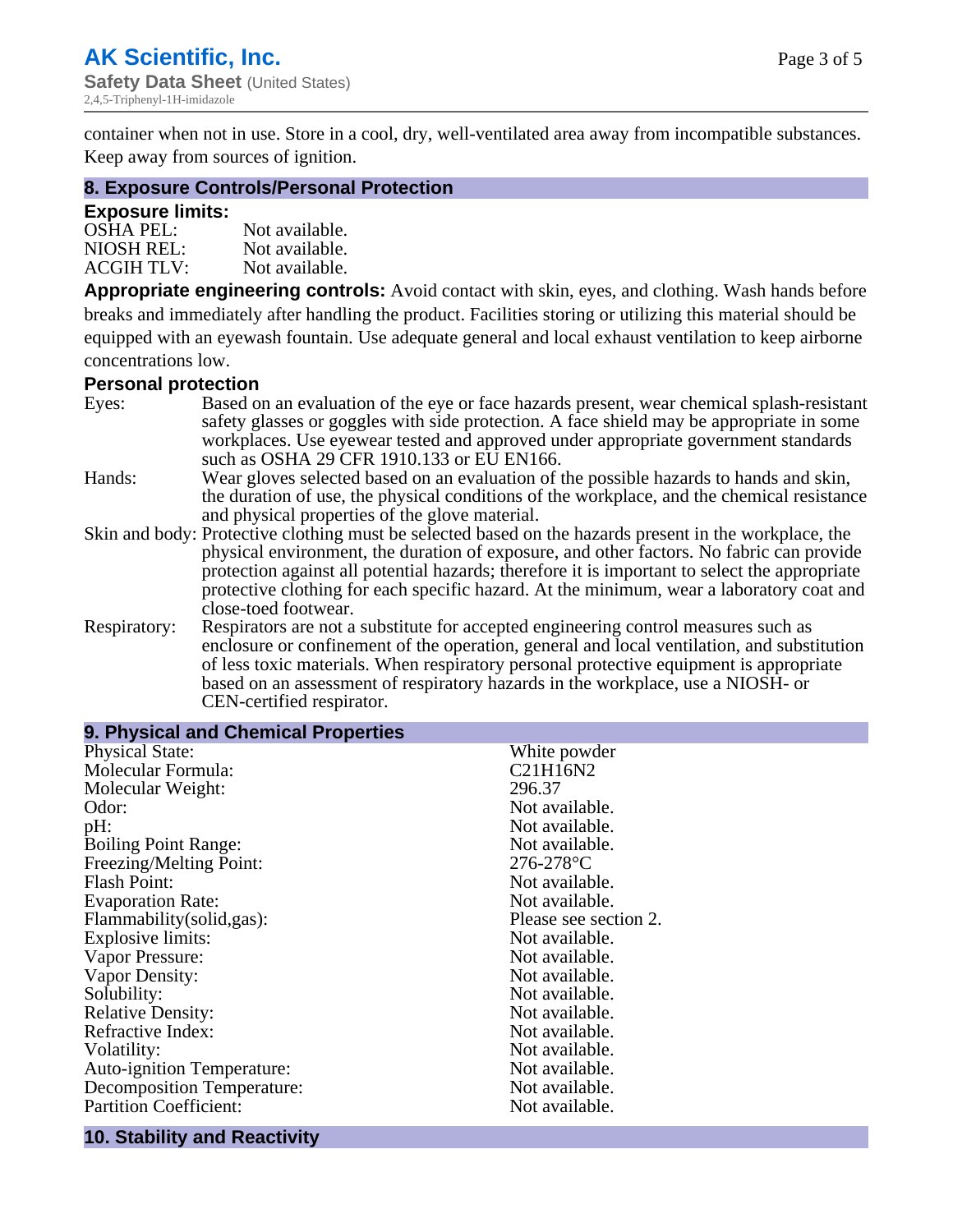| Reactivity:                         | Not available.                                       |
|-------------------------------------|------------------------------------------------------|
| Chemical stability:                 | Stable under recommended temperatures and pressures. |
| Possibility of hazardous reactions: | Not available.                                       |
| Conditions to avoid:                | Dust generation.                                     |
| Incompatible materials:             | Strong oxidizing agents.                             |
| Hazardous decomposition products:   | Carbon oxides, Nitrogen oxides.                      |
|                                     |                                                      |

#### **11. Toxicological Information**

| RTECS#                                                                                    | Not available.                                      |
|-------------------------------------------------------------------------------------------|-----------------------------------------------------|
| Acute toxicity:                                                                           | Not available.                                      |
| Routes of exposure:                                                                       | Inhalation, eye contact, skin contact, ingestion.   |
| Skin contact may result in inflammation<br>Symptoms related to the physical, chemical and |                                                     |
| toxicological characteristics:                                                            | characterized by itching, scaling, reddening,       |
|                                                                                           | blistering, pain or dryness. Eye contact may result |
|                                                                                           | in redness, pain or severe eye damage. Inhalation   |
|                                                                                           | may cause irritation of the lungs and respiratory   |
|                                                                                           | system. Overexposure may result in serious illness  |

or death.

#### **Carcinogenicity**

| IARC: | Not classified.                                                                                       |
|-------|-------------------------------------------------------------------------------------------------------|
| NTP:  | Not listed.                                                                                           |
| OSHA: | Not listed.                                                                                           |
|       | Acute toxic effects: Inflammation of the eye is characterized by redness, watering, and itching. Skin |
|       | inflammation is characterized by itching, scaling, reddening, or, occasionally,                       |
|       | blistering.                                                                                           |

| 12. Ecological Information     |                |
|--------------------------------|----------------|
| Ecotoxicity:                   | Not available. |
| Persistence and degradability: | Not available. |
| Bioaccumulative potential:     | Not available. |
| Mobility in soil:              | Not available. |
| Other adverse effects:         | Not available. |

#### **13. Disposal Considerations**

Disposal of waste: Chemical waste generators must determine whether a discarded chemical is classified as hazardous waste. US EPA guidelines for the classification determination are listed in 40 CFR 261.3. Additionally, waste generators must consult state and local hazardous waste regulations to ensure complete and accurate classification. Observe all federal, state and local regulations when disposing of the substance.

Disposal of packaging: Do not reuse containers. Dispose of as unused product.

| <b>14. Transportation Information</b> |                |
|---------------------------------------|----------------|
| <b>DOT (United States)</b>            |                |
| UN number:                            | Not hazmat     |
| Proper shipping name:                 | Not available. |
| Transport hazard class:               | Not available. |
| Packing group:                        | Not available. |
| <b>IATA</b>                           |                |
| <b>UN Number:</b>                     | Not DG         |
| Proper shipping name:                 | Not available. |
| Transport hazard class:               | Not available. |
| Packing group:                        | Not available. |